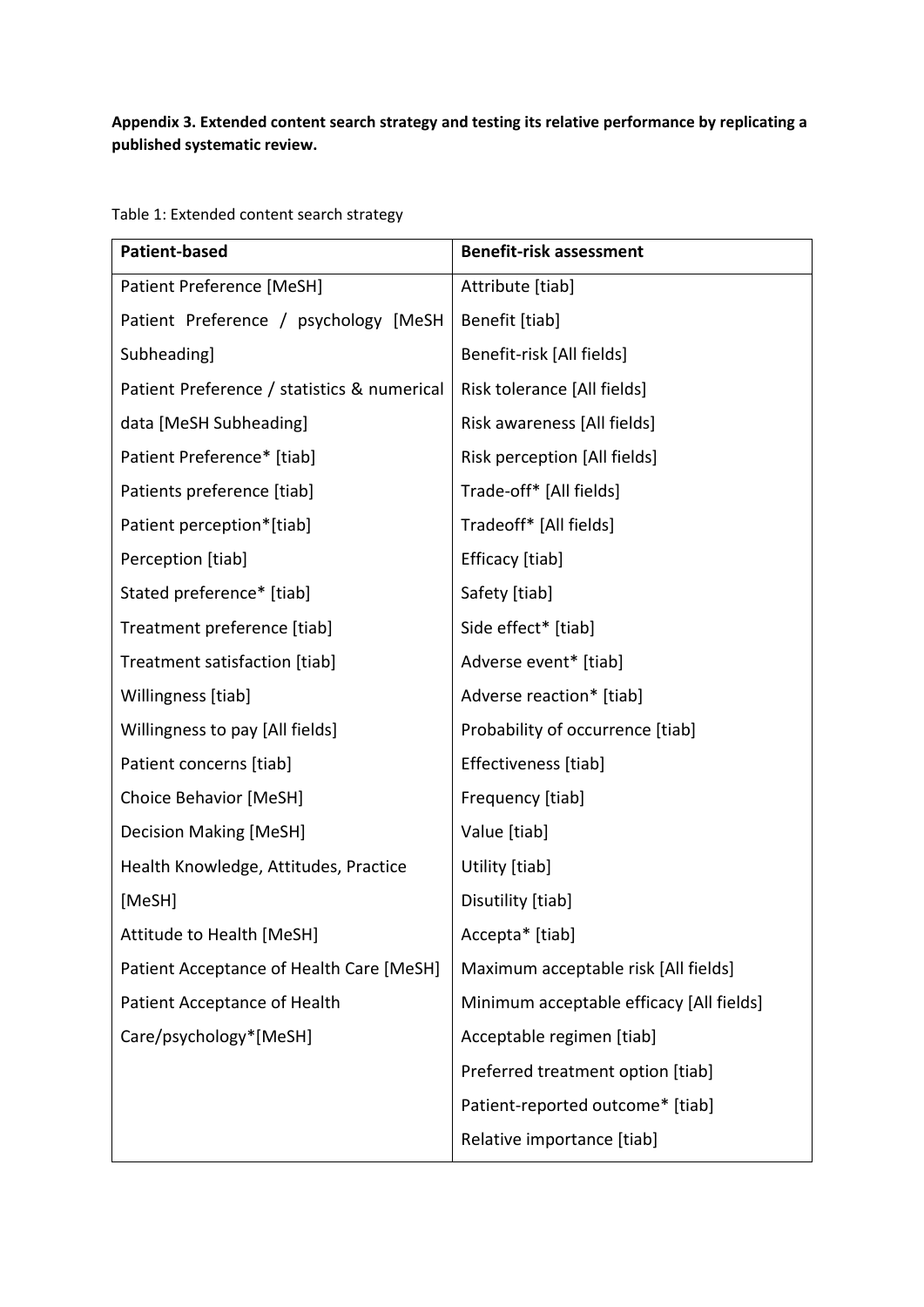| Most preferred [tiab]                     |  |  |  |
|-------------------------------------------|--|--|--|
| Least preferred [tiab]                    |  |  |  |
| Medication belie*[tiab]                   |  |  |  |
| Discontinuation [tiab]                    |  |  |  |
| Standard gamble[tiab]                     |  |  |  |
| Discrete choice experiment [tiab]         |  |  |  |
| Conjoint analysis [tiab]                  |  |  |  |
| Benefit risk assessment [MeSH]            |  |  |  |
| Risk Assessment [MeSH]                    |  |  |  |
| <b>Risk Reduction Behavior[MeSH]</b>      |  |  |  |
| Drug-related side effects and<br>adverse  |  |  |  |
| reactions/psychology [MeSH]               |  |  |  |
| Risk [MeSH]                               |  |  |  |
| <b>Treatment Outcome [MeSH]</b>           |  |  |  |
| Drug Administration Routes [MeSH]         |  |  |  |
| Drug Administration Schedule [MeSH]       |  |  |  |
| Outcome and Process Assessment, Health    |  |  |  |
| Care [MeSH]                               |  |  |  |
| Outcome Assessment, Health Care / methods |  |  |  |
| [MeSH]                                    |  |  |  |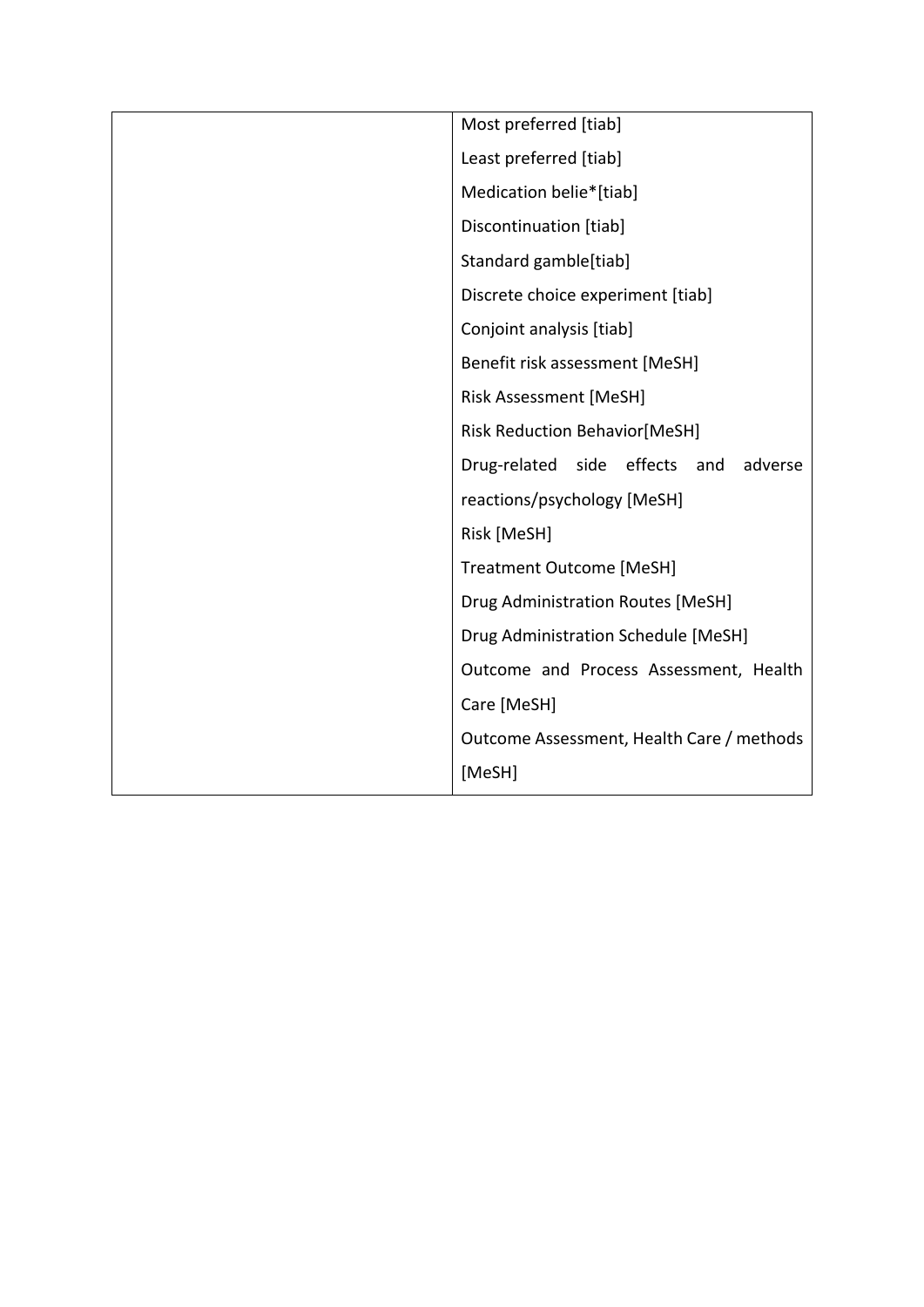## Table 2: Articles included in the systematic review on patient preferences for treatment of lung cancer [1] with corresponding keywords and MeSH terms

| Reference                     | $D^*$              | $ND^*$       | Keywords / Free text words                           |                                                                                                       | MeSH terms                                                                                   |                                                                                                |  |
|-------------------------------|--------------------|--------------|------------------------------------------------------|-------------------------------------------------------------------------------------------------------|----------------------------------------------------------------------------------------------|------------------------------------------------------------------------------------------------|--|
|                               |                    |              | Patient-focused                                      | Benefit-risk assessment of<br>medicines                                                               | Patient-focused                                                                              | Benefit-risk assessment of<br>medicines                                                        |  |
| Kind et al.<br>[2]            |                    | $\mathsf{x}$ | Health-state                                         | Utility                                                                                               | <b>Health Status</b>                                                                         |                                                                                                |  |
| Johnson et<br>al. [3]         | $\mathsf{x}$       |              |                                                      | Side effects<br>Relative importance<br>Conjoint analysis                                              | <b>Patient Satisfaction</b>                                                                  |                                                                                                |  |
| Nafess et al.<br>$[4]$        | $\pmb{\times}$     |              |                                                      | Utility                                                                                               | Attitude to Health                                                                           | <b>Treatment Outcome</b><br>Drug-Related Side Effects<br>and Adverse Reactions /<br>psychology |  |
| Gironés et<br>al. [5]         | $\mathsf{x}$       |              | Patient<br>preferences<br>Patients'<br>attitude      | <b>Treatment options</b><br><b>Benefit</b><br><b>Toxicities</b>                                       | <b>Patient Preference</b><br><b>Decision Making</b><br>Choice Behavior /<br>physiology       |                                                                                                |  |
| <b>Bridges</b> et<br>al. [6]  | x                  |              | Patients'<br>preferences<br>Treatment<br>preferences | <b>Attributes</b><br><b>Benefits</b><br><b>Risks</b><br>Conjoint analysis                             | <b>Patient Preference</b>                                                                    | <b>Treatment Outcome</b>                                                                       |  |
| Miller et al.<br>$[7]$        | x                  |              | Willingness to<br>pay                                | Attribute<br>Value<br>Acceptable<br>Discrete-choice conjoint<br>survey                                | <b>Decision Making</b><br>Patient Acceptance of<br><b>Health Care</b>                        |                                                                                                |  |
| Mühlbacher<br>et al. [8]      | $\pmb{\times}$     |              | Patient<br>preferences                               | <b>Attributes</b><br>Efficacy<br>Side effects<br>Mode of administration<br>Discrete-choice experiment | <b>Patient Preference</b><br>Choice Behavior                                                 |                                                                                                |  |
| Lehman et<br>al. [9]          | x                  |              | Patient<br>preferences                               | Attribute<br><b>Benefit</b><br>Acceptable toxicity<br>Discrete choice experiment                      | <b>Patient Preference</b>                                                                    |                                                                                                |  |
| Tong et al.<br>$[10]$         | $\pmb{\times}$     |              | Patient<br>preferences                               | <b>Attributes</b><br><b>Treatment modalities</b><br>Conjoint analysis                                 | Patient Preference<br><b>Patient Participation</b><br><b>Decision Making</b>                 | <b>Risk</b>                                                                                    |  |
| Fallowfield<br>et al. [11]    | x                  |              | Decision making                                      | Benefit<br>Toxicity<br>Therapeutic aim                                                                | <b>Decision Making</b>                                                                       |                                                                                                |  |
| Schmidt et<br>al. [12]        | $\mathsf{x}$       |              | Patient<br>preferences<br>Treatment<br>preferences   | Attributes<br>Discrete choice experiment                                                              |                                                                                              |                                                                                                |  |
| <b>Bridges et</b><br>al. [13] | X                  |              | Patient<br>preferences                               | Attributes<br>Efficacy<br>Side effects<br>Dosing regimen                                              | Patient Preference /<br>psychology<br>Patient Preference /<br>statistics & numerical<br>data |                                                                                                |  |
| Sullivan et<br>al. [14]       | x                  |              | Treatment<br>preferences                             | Attributes<br>Values                                                                                  | <b>Patient Participation</b><br>Patient Preference /<br>statistics & numerical<br>data       |                                                                                                |  |
| Sun et al.<br>$[15]$          | $\pmb{\mathsf{x}}$ |              | Patient<br>preferences                               | Attributes<br>Risk-benefit                                                                            |                                                                                              |                                                                                                |  |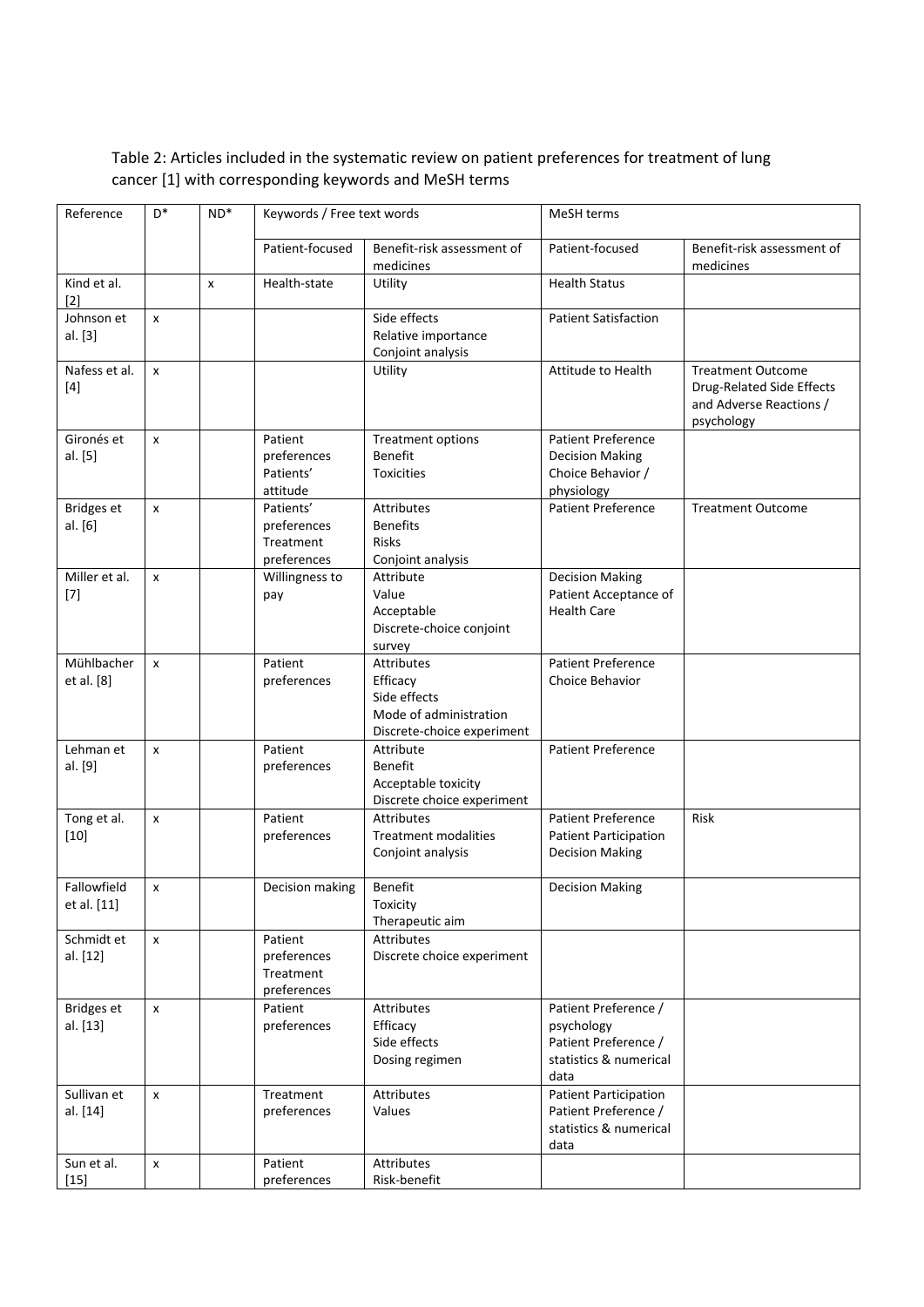|            |   | Treatment<br>preferences<br>Willingness to | Discrete choice experiment |                           |  |
|------------|---|--------------------------------------------|----------------------------|---------------------------|--|
|            |   | pay                                        |                            |                           |  |
| Valenti et | X | Patient                                    | Attributes                 | <b>Patient Preference</b> |  |
| al. [16]   |   | preferences                                | Trade-off                  |                           |  |
|            |   | Willingness                                | Benefit                    |                           |  |
|            |   |                                            | Adverse events             |                           |  |
|            |   |                                            | Conjoint analysis          |                           |  |

\*D: Detected by the extended content search strategy combined, using AND, with a search string relevant to lung neoplasm and its treatment: Lung Neoplasm [MeSH] OR Antineoplastic Agents [MeSH] OR lung cancer [tiab]

\*\*ND: Not detected by the extended content search strategy combined, using AND, with a search string relevant to lung neoplasm and its treatment: Lung Neoplasm [MeSH] OR Antineoplastic Agents [MeSH] OR lung cancer [tiab]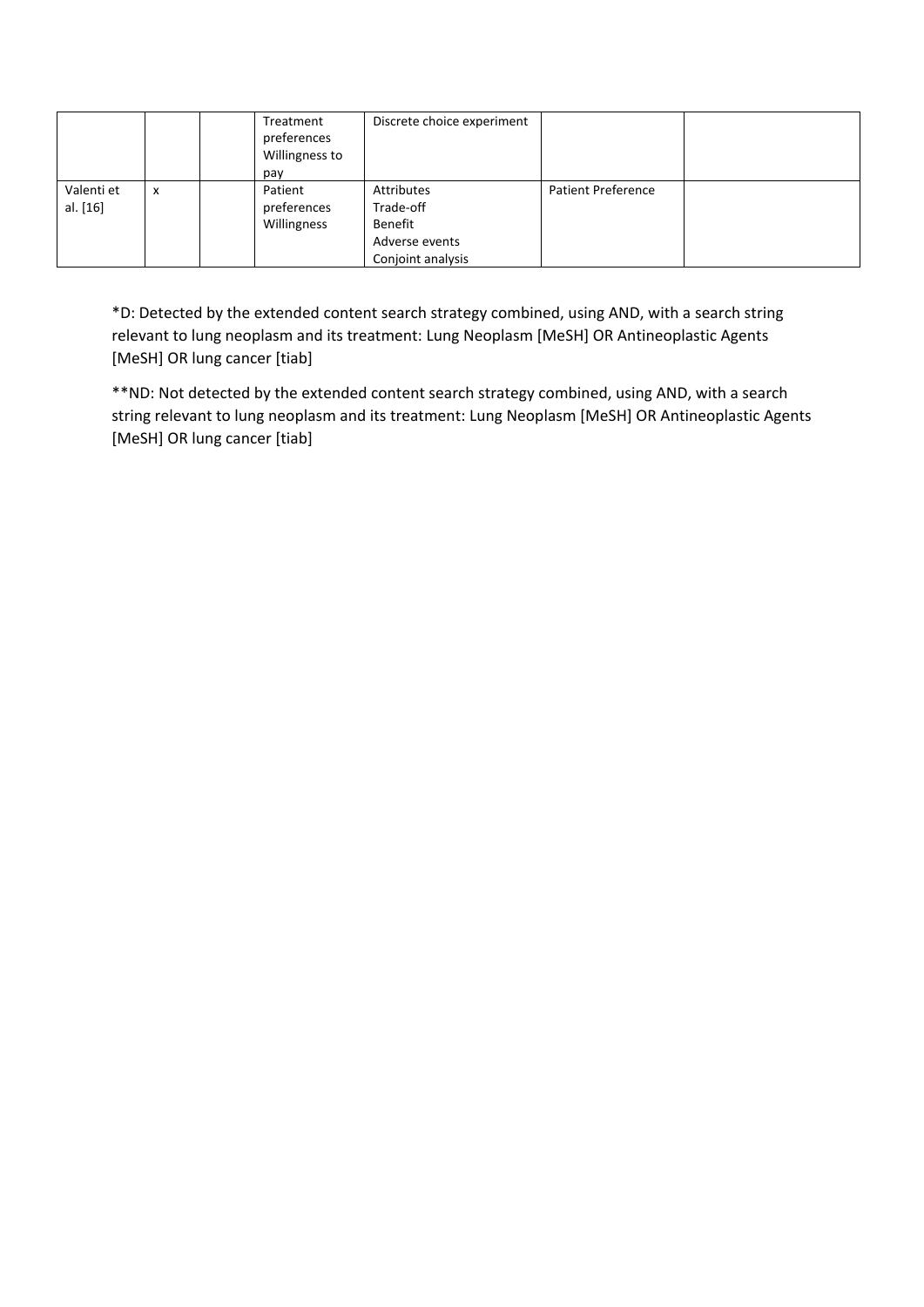## Table 3: Quality assessment of included studies in the systematic review on patient preferences for treatment of lung cancer [1], based on a practical tool developed to critically assess patient preference studies across methodologies [17]

| Reference                  | External<br>validity | Quality of<br>construct<br>representation | Minimization of the<br>risk of construct-<br>irrelevant variance | Quality of reporting<br>and analysis | Other aspects<br>that strengthen or<br>weaken the study | Overall quality |
|----------------------------|----------------------|-------------------------------------------|------------------------------------------------------------------|--------------------------------------|---------------------------------------------------------|-----------------|
| Kind et al. [2]            | High                 | Medium                                    | Moderate                                                         | Low                                  | No difference                                           | Medium          |
| Johnson et al.<br>$[3]$    | High                 | Medium                                    | High                                                             | High                                 | Weaken                                                  | Medium          |
| Nafess et al.<br>$[4]$     | Medium               | High                                      | High                                                             | High                                 | Weaken                                                  | Medium          |
| Gironés et al.<br>$[5]$    | Medium               | Low                                       | Low                                                              | High                                 | No difference                                           | Medium          |
| Bridges et al.<br>[6]      | Medium               | High                                      | Moderate                                                         | High                                 | Weaken                                                  | Medium          |
| Miller et al.<br>$[7]$     | Medium               | High                                      | High                                                             | High                                 | Weaken                                                  | Medium          |
| Mühlbacher<br>et al. [8]   | High                 | High                                      | High                                                             | High                                 | Weaken                                                  | High            |
| Lehman et al.<br>$[9]$     | Low                  | Medium                                    | Low                                                              | High                                 | No difference                                           | Medium          |
| Tong et al.<br>[10]        | Medium               | Low                                       | Low                                                              | High                                 | No difference                                           | Medium          |
| Fallowfield et<br>al. [11] | Medium               | Low                                       | Low                                                              | High                                 | Weaken                                                  | Low             |
| Schmidt et al.<br>$[12]$   | Medium               | High                                      | High                                                             | High                                 | No difference                                           | High            |
| Bridges et al.<br>$[13]$   | Low                  | High                                      | Medium                                                           | High                                 | No difference                                           | Medium          |
| Sullivan et al.<br>$[14]$  | Medium               | Medium                                    | Low                                                              | High                                 | No difference                                           | Medium          |
| Sun et al. [15]            | High                 | High                                      | High                                                             | High                                 | No difference                                           | High            |
| Valenti et al.<br>$[16]$   | Medium               | Low                                       | Low                                                              | High                                 | No difference                                           | Medium          |